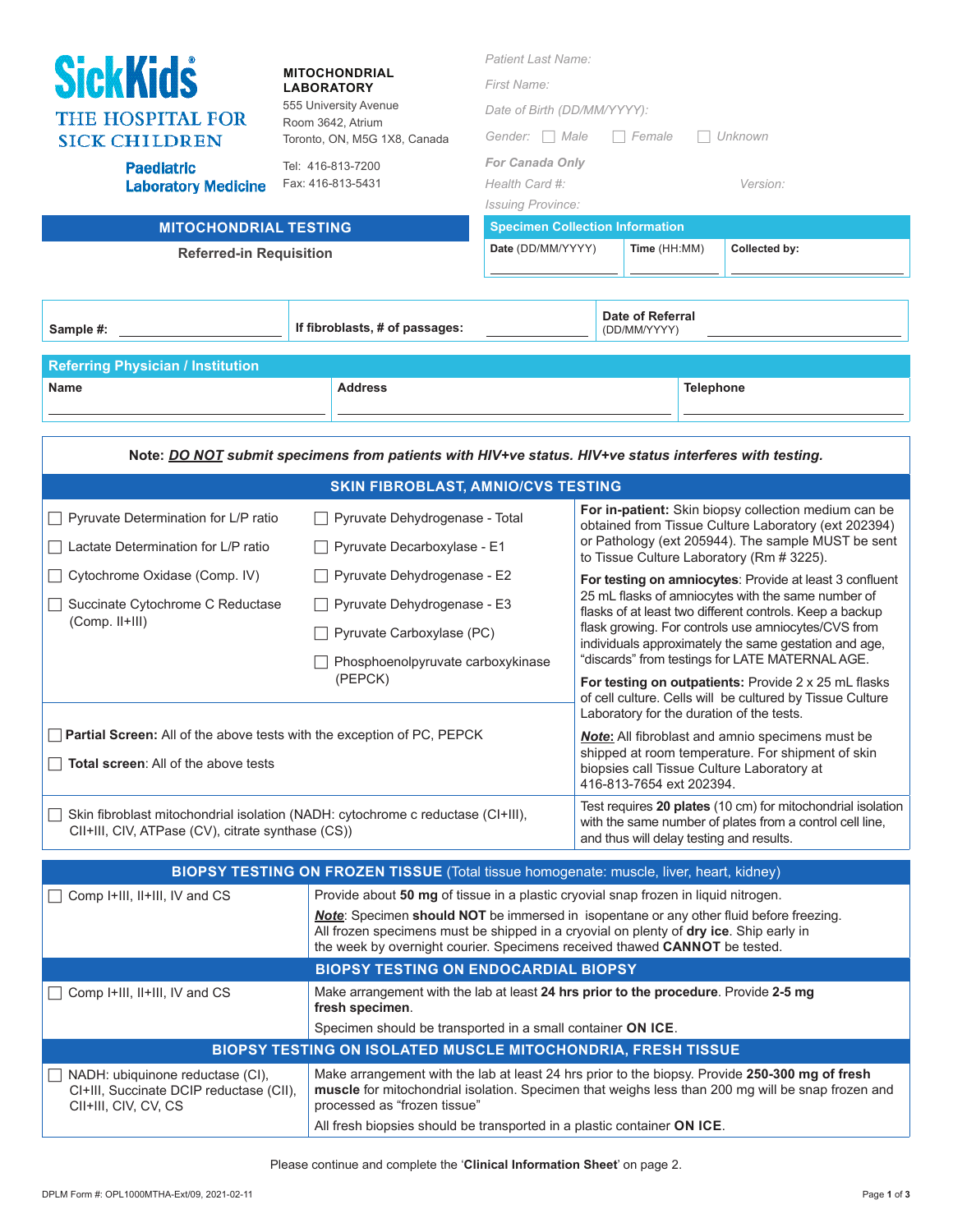| <b>SickKids</b><br><b>MITOCHONDRIAL</b><br><b>LABORATORY</b><br>555 University Avenue<br><b>THE HOSPITAL FOR</b><br>Room 3642, Atrium<br><b>SICK CHILDREN</b><br>Toronto, ON, M5G 1X8, Canada<br><b>Paediatric</b><br>Tel: 416-813-7200<br>Fax: 416-813-5431<br><b>Laboratory Medicine</b><br><b>MITOCHONDRIAL TESTING</b><br><b>Referred-in Requisition</b> |                                                                                                                                                                 |                                                         | <b>Patient Last Name:</b><br>First Name:<br>Date of Birth (DD/MM/YYYY):<br>Gender: Male<br>$\Box$ Female<br>Unknown<br><b>For Canada Only</b><br>Health Card #:<br>Version:<br><b>Issuing Province:</b><br><b>Specimen Collection Information</b><br>Date (DD/MM/YYYY)<br>Time (HH:MM)<br>Collected by: |                                                                                                                      |           |                                                                                                                 |  |
|--------------------------------------------------------------------------------------------------------------------------------------------------------------------------------------------------------------------------------------------------------------------------------------------------------------------------------------------------------------|-----------------------------------------------------------------------------------------------------------------------------------------------------------------|---------------------------------------------------------|---------------------------------------------------------------------------------------------------------------------------------------------------------------------------------------------------------------------------------------------------------------------------------------------------------|----------------------------------------------------------------------------------------------------------------------|-----------|-----------------------------------------------------------------------------------------------------------------|--|
| Sample #:                                                                                                                                                                                                                                                                                                                                                    | If fibroblasts, # of passages:                                                                                                                                  |                                                         | <b>Date of Referral</b><br>(DD/MM/YYYY)                                                                                                                                                                                                                                                                 |                                                                                                                      |           |                                                                                                                 |  |
| <b>Referring Physician / Institution</b><br><b>Name</b>                                                                                                                                                                                                                                                                                                      | <b>Address</b><br>Please complete and submit this form in conjunction with the "Mitochondrial Testing Requisition".                                             |                                                         |                                                                                                                                                                                                                                                                                                         |                                                                                                                      | Telephone |                                                                                                                 |  |
| <b>Clinical information (Please check):</b>                                                                                                                                                                                                                                                                                                                  |                                                                                                                                                                 |                                                         |                                                                                                                                                                                                                                                                                                         |                                                                                                                      |           |                                                                                                                 |  |
| Age at onset:                                                                                                                                                                                                                                                                                                                                                |                                                                                                                                                                 |                                                         |                                                                                                                                                                                                                                                                                                         |                                                                                                                      |           |                                                                                                                 |  |
| <b>CNS</b><br>Microcephaly<br>Developmental Delay<br>Stroke-like episodes<br>Ataxia<br>Myoclonus                                                                                                                                                                                                                                                             | Ophthalmologic<br>Optic atrophy<br>Leber's HON<br>Pigmentary retinopathy<br><b>Cortical Blindness</b><br>Nystagmus                                              | <b>Muscle</b><br>Myopathy<br>$\Box$ Hypotonia<br>Ptosis | Exercise intolerance                                                                                                                                                                                                                                                                                    | <b>Cardiac</b><br>$\Box$ Conduction<br>abnormalities<br>Cardiomyopathy<br>Hypertrophic<br><b>Dilatative</b><br>Other |           | <b>General</b><br>$\Box$ Failure to thrive<br>$\Box$ Feeding problems<br>$\Box$ Lethargy<br>□ Dysmorphic facies |  |
| Dystonia                                                                                                                                                                                                                                                                                                                                                     | <b>Nerve</b>                                                                                                                                                    |                                                         | <b>Relevant family history</b>                                                                                                                                                                                                                                                                          |                                                                                                                      |           |                                                                                                                 |  |
| Sensorineural hearing loss<br>$\Box$ Seizures<br>Encephalopathy<br>Ophthalmoplegia<br>$\Box$<br>Leigh's Disease<br><b>Basal Ganglia Calcification</b>                                                                                                                                                                                                        | $\Box$ Neuropathy<br>□ Axonal<br>Demyelinating<br><b>Hepatic</b><br>$\Box$ Hepatic dysfunction<br>$\Box$ Hepatomegaly<br>Renal<br>$\Box$ Renal tubular acidosis |                                                         |                                                                                                                                                                                                                                                                                                         |                                                                                                                      |           |                                                                                                                 |  |
| <b>LABORATORY DATA (IF KNOWN):</b>                                                                                                                                                                                                                                                                                                                           |                                                                                                                                                                 |                                                         |                                                                                                                                                                                                                                                                                                         |                                                                                                                      |           |                                                                                                                 |  |
| Serum lactate: <u>Serum lactate:</u><br>Alkaline phosphatase: ___________ [ BUN: ____________________                                                                                                                                                                                                                                                        |                                                                                                                                                                 |                                                         |                                                                                                                                                                                                                                                                                                         |                                                                                                                      |           | $\Box$ SSEP: __________________<br>Past muscle or skin biopsy □ Yes<br>$\Box$ No                                |  |